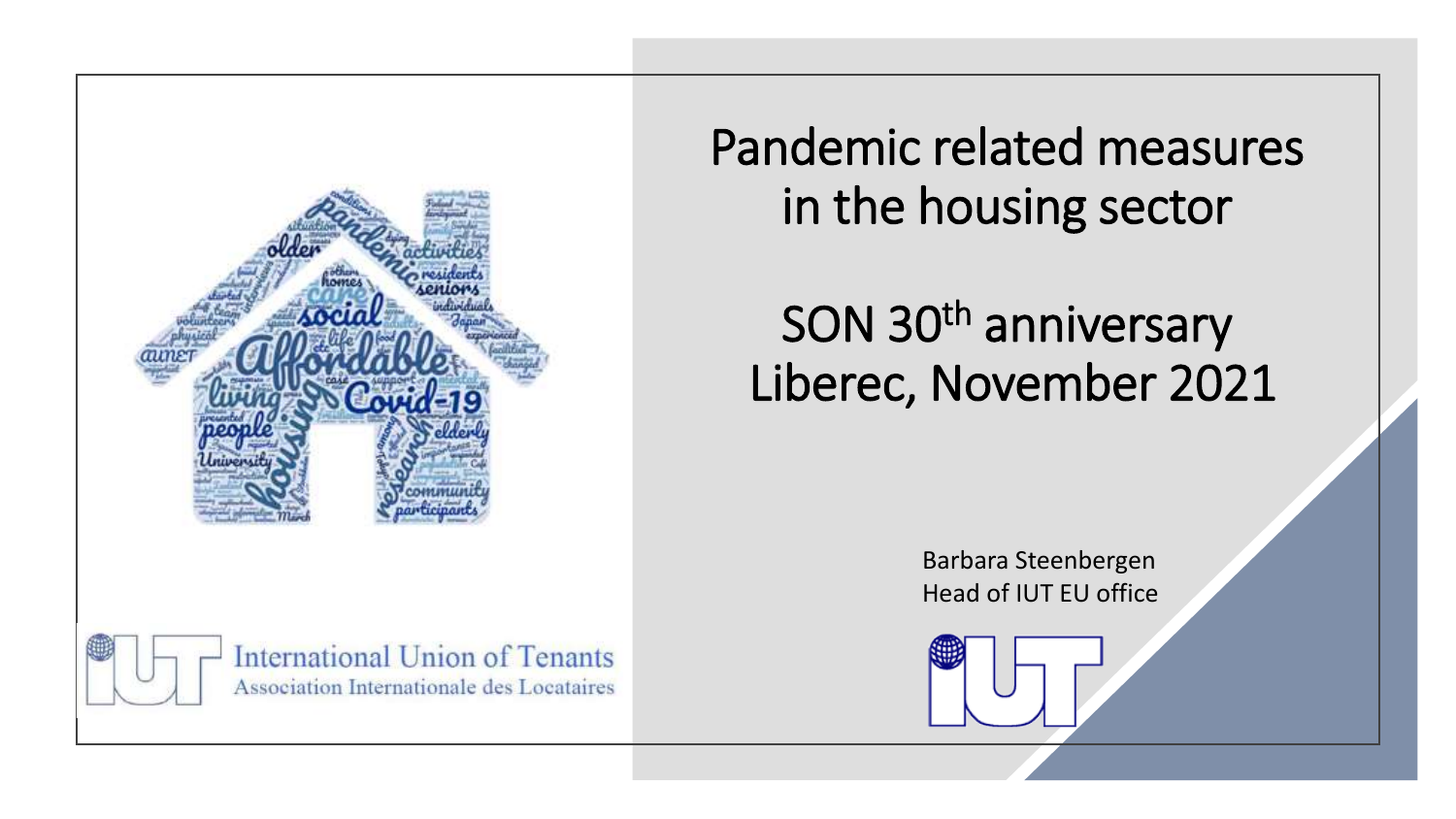| <b>MAIN MEASURES APPLIED IN THE</b><br><b>FIRST STAGES OF THE PANDEMIC</b> | Austria | <b>Belgium</b> | Czechia | France | Hungary | Germany | Greece | Ireland | <b>Vieh</b> | Luxembourg | Netherlands | Portuga | nied<br>$\overline{v}$ |  |
|----------------------------------------------------------------------------|---------|----------------|---------|--------|---------|---------|--------|---------|-------------|------------|-------------|---------|------------------------|--|
| <b>Eviction ban</b>                                                        |         |                |         |        |         |         |        |         |             |            |             |         |                        |  |
| Rent payments' postponement                                                |         |                |         |        |         |         |        |         |             |            |             |         |                        |  |
| Rent payments' temporary<br>reduction/suspension                           |         |                |         |        |         |         |        |         |             |            |             |         |                        |  |
| <b>Rent freeze</b>                                                         |         |                |         |        |         |         |        |         |             |            |             |         |                        |  |
| <b>Reforms to financial support</b><br>schemes                             |         |                |         |        |         |         |        |         |             |            |             |         |                        |  |
| <b>Mortgage forbearance</b>                                                |         |                |         |        |         |         |        |         |             |            |             |         |                        |  |
| <b>Foreclosure ban</b>                                                     |         |                |         |        |         |         |        |         |             |            |             |         |                        |  |
| Deferment of utility payments/<br>continuity of services                   |         |                |         |        |         |         |        |         |             |            |             |         |                        |  |
| <b>Reforms to housing subsidies</b><br>schemes                             |         |                |         |        |         |         |        |         |             |            |             |         |                        |  |
| <b>Emergency support for homeless</b><br>people                            |         |                |         |        |         |         |        |         |             |            |             |         |                        |  |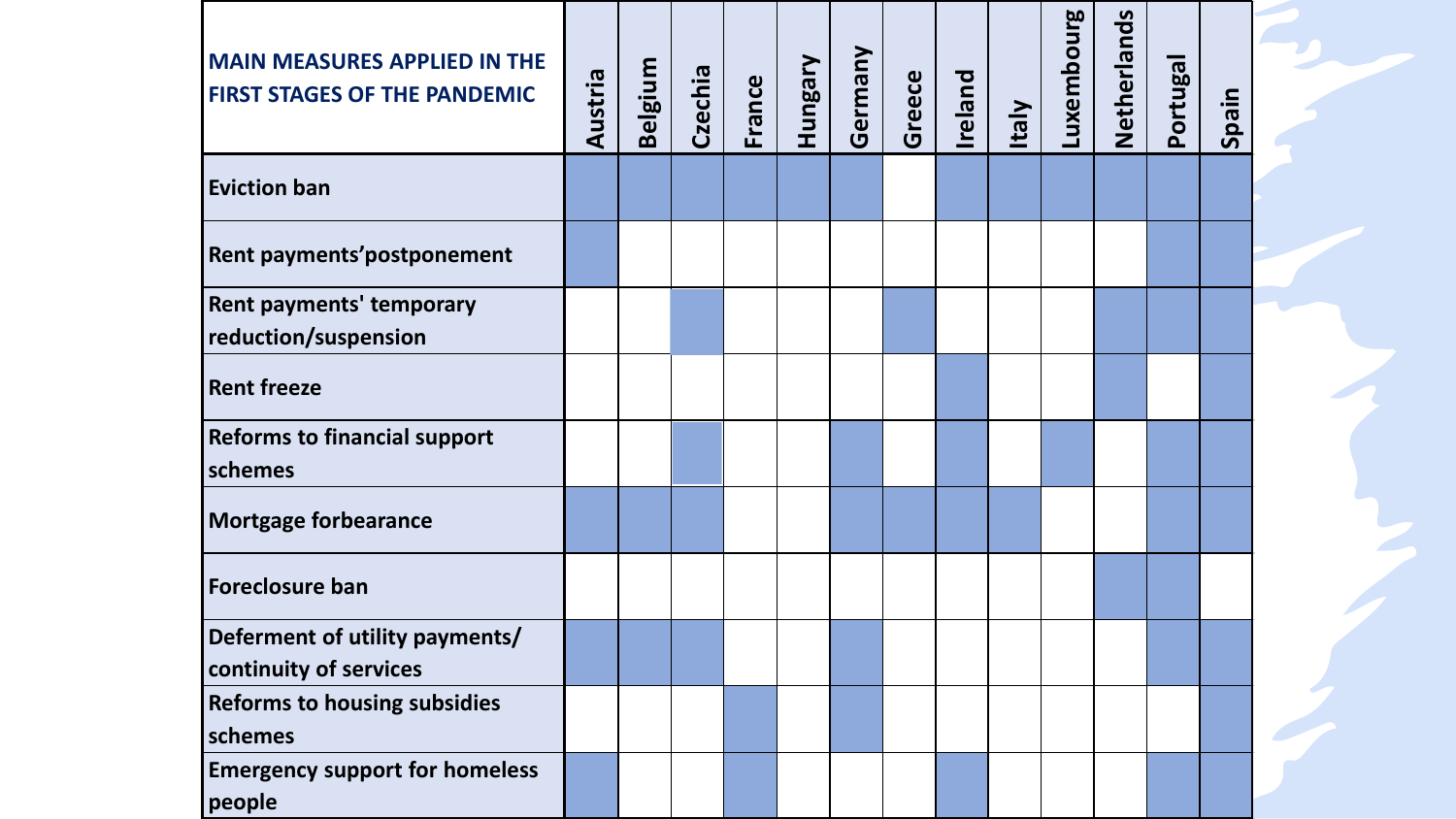



- **Housing allowances** to homeowners and tenants whose housing costs exceed 30% of net income
- **Further housing supplements** for those whose income decreased during the pandemic
- **General one-time financial support** (MOP COVID-19) for people in economic difficulties
- **Mortgage payments' postponement**  up to 6 months
- **Ban** on increase of rents (Covid 19 rent)
- **Local initiatives**: Prague municipality set up "humanitarian hostels" and rented out 470 city apartments
- **Supplementary budget measures**, which included €105mln allocated via the state investment fund (KredEx), to support the housing sector
- → **Buildings' renovation**
- **Long-term national renovation strategy:** "full renovation, by 2050, of buildings erected before 2000"
- Economic support package (Unemployment Insurance Fund, tax benefits, deferral of tax arrears, enterprises' supports, etc.)
- **Financial support** for non-for-profit housing providers
- **Income supports** and **jobs' safeguard** scheme
- **Moratorium of repayments of bank loans**, tax exemptions, **monthly crisis allowance**, etc.
- Affordable housing as key aspect of **National Recovery Plan**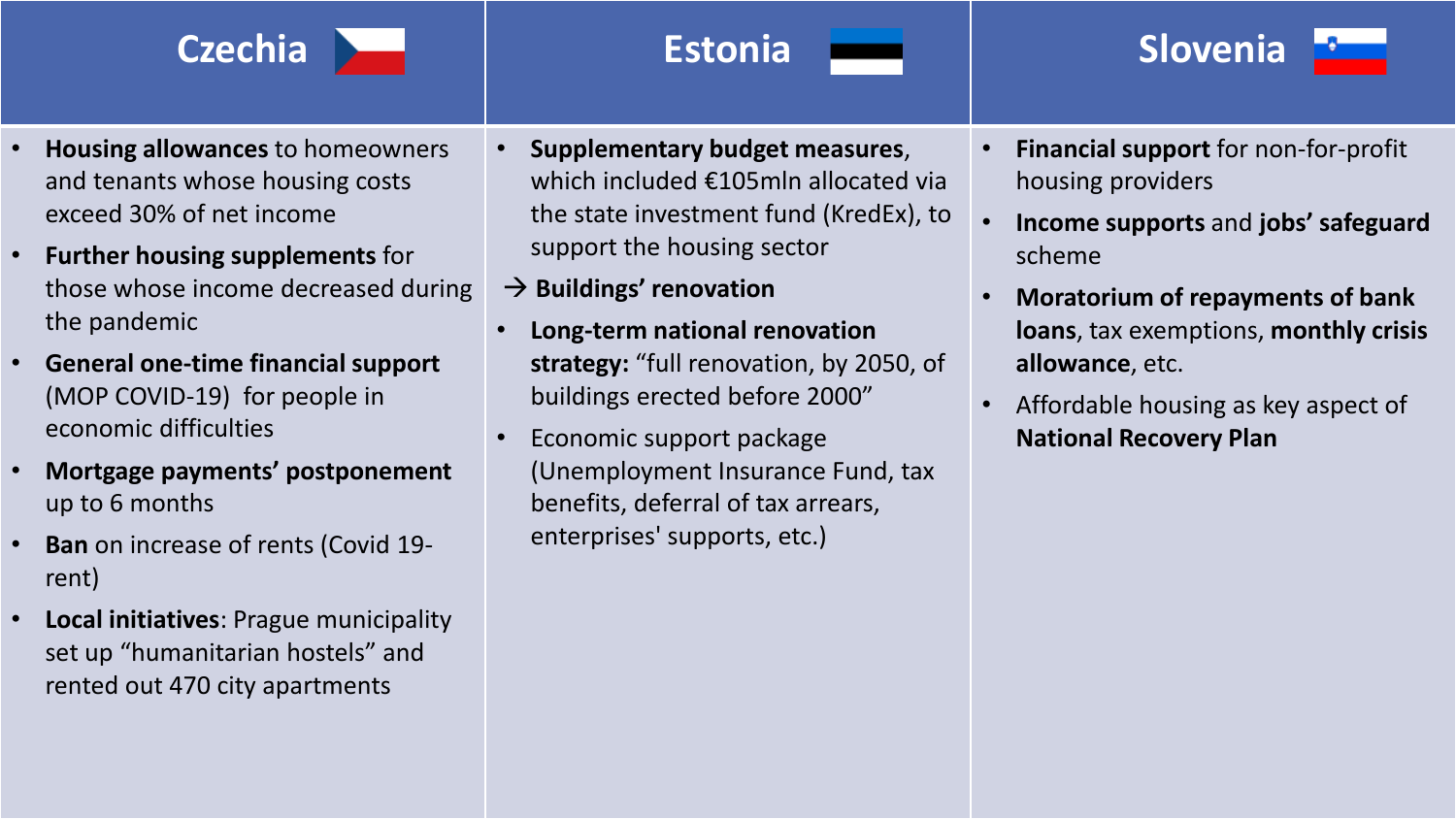- **Suspension of rent payments in Suspens<br><b>public social housing** (April-June Suppersection • **Suspension** of **rent payments in**  2020)
- **Evictions suspended** until September/December 2021
- Statal **funds** allocated by municipalities to **cover rent arrears**
- **Temporary housing** for homeless people
- **Income and family supports**, suspension of tax and social security contributions, indemnities, extended social protection schemes
- **National Recovery Plan**: €2bn for requalification of public housing stock + urban renewal & increase of social affordable housing
- **Superbonus 110%** for homeowners
- **National Programme to enhance housing quality** created in 2019  $[COMS<sub>1</sub>, 1<sub>2</sub>, 2<sub>0</sub>, 2<sub>0</sub>]$

## **Italy Spain Greece**

- **Suspension of evictions**
- **Moratoria** (rent and mortgage)
- **Direct aid and grants**
- **Cated by Estations** to victims of domestic values • Provision of **immediate housing solutions** to victims of domestic violence, homeless and vulnerable people (under the **new National Housing Plan**)
	- In PRS (more than 10 properties):
	- 50% **rent reduction** or postponement of **payment**
	- **Extension of rental contracts for 6** additional months
	- **Financial support** for tenants (sixmonth microcredits at zero interest)
	- Focus on right to housing and renovation in the **National Recovery Plan**

## • **Rent subsidies** for vulnerable people already in place since 2019

- Subsidized programme **GEFYRA "Bridge"** until March 2021 + "**Gefyra 2**" until December 2021 (mortgages)
- **Temporary reduction** (up to 60%) **of rent payments** for tenants that lost their job
- A **new bankruptcy legislation** will be developed (state buys and leases back residential properties)
- Buildings' renovations and urban planning at the core of **National Recovery Plan**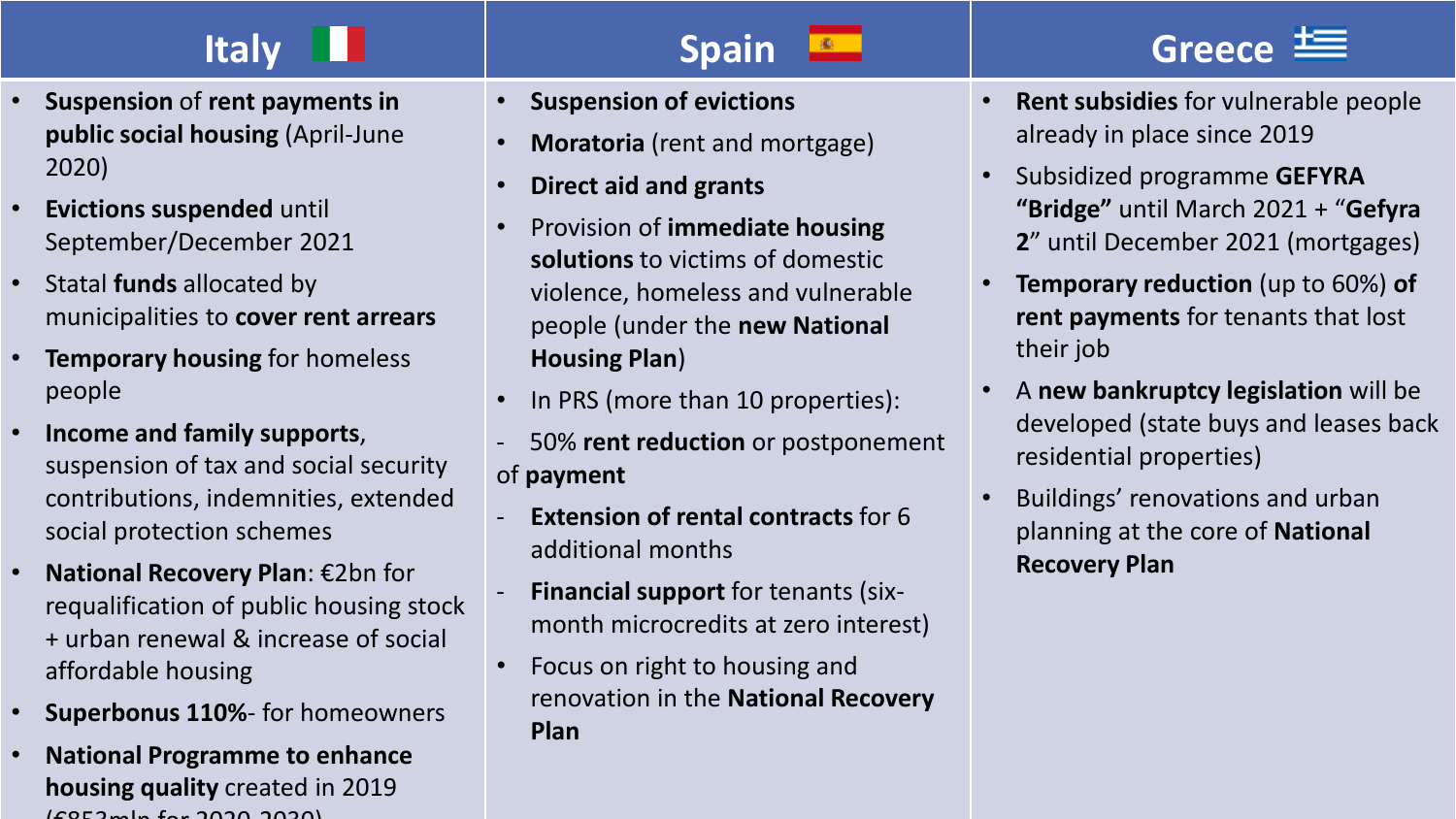- Fiscal measures and schemes to **preserve households' incomes**
- Additional **income supports** provided to social tenants by "Action Logement"
- **Moratorium on evictions**
- **Provision of social housing units** to frontline workers
- **National Recovery Plan**: €500mln to renovate social housing stock

The goal is allowing the renovation of 40,000 social dwellings

→ Role of the newly launched '**European Alliance for sustainable and inclusive social housing in France'**

- measures and schemes to **France Suspension of evictions** due to rent<br>
Figure households' incomes<br>
The arrears arrears
	- **Expansion of access to rent/income supports** for low-income tenants (also in PRS)
	- **Czechia Estonia Slovenia** • Elimination of proposed rent increases
		- **Income supports**
		- **National Recovery Plan:** €2.5 billion to support the energy efficiency renovation of buildings
- **France <b>Germany Netherlands** 
	- **New social rent agreement** to negotiate lower rents in social housing sector
	- **Rent increase freeze** for 2021
	- **Eviction ban**
	- **Relaxation of market competition**  rules  $\rightarrow$  more housing options for middle-income people
	- $\epsilon$ 130mln in tax breaks for social housing providers to **reduce rents** for low-income tenants
	- €200mln to **tackle homelessness**
	- €450mln fund for **sustainable and liveable homes**
	- **Incentives** for new construction and renovation of buildings
	- **Housing Action Agenda**